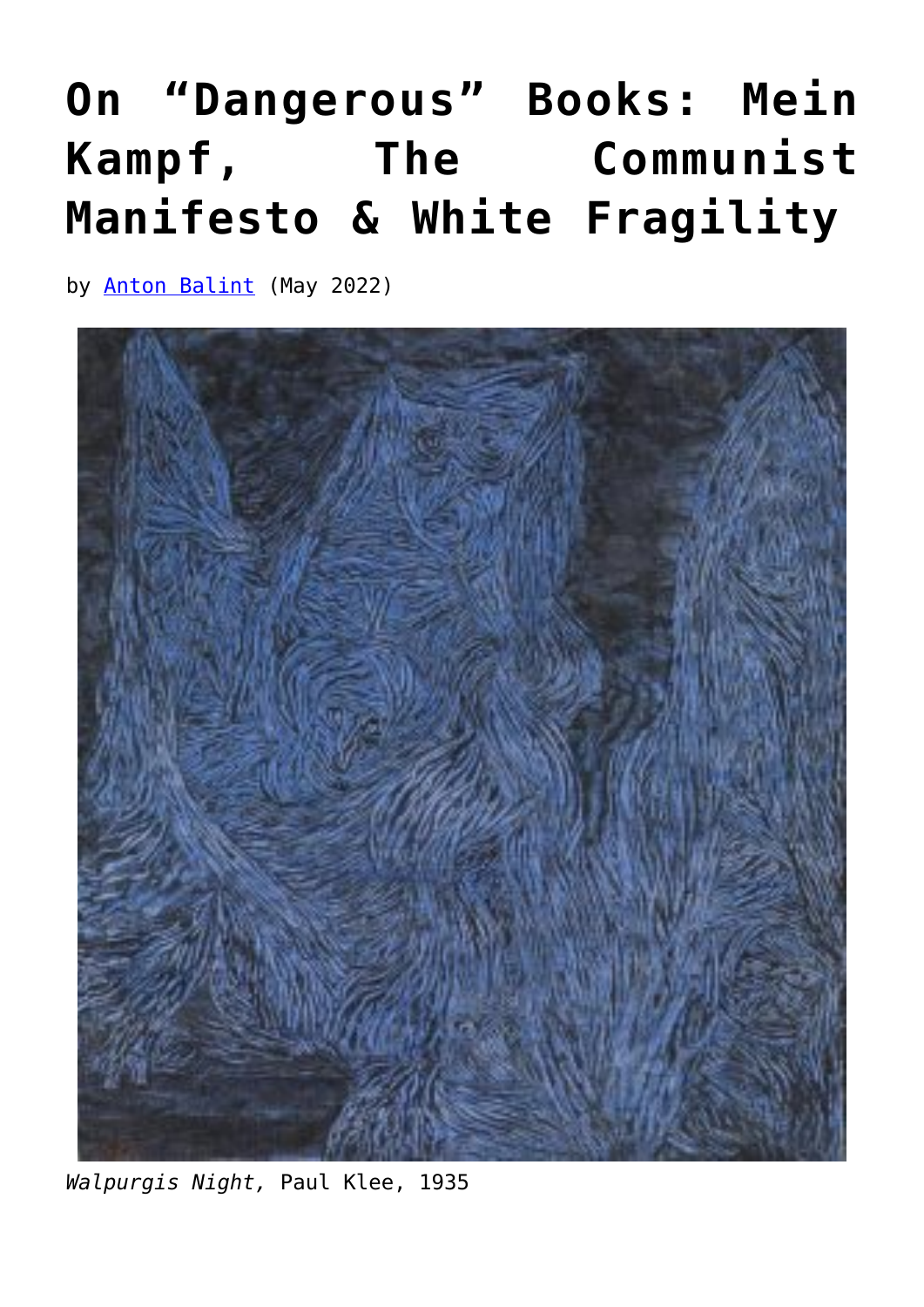Ideas make or break civilisations. It matters what we think about ourselves, about the world around, about the relationship between us and others and about God, as an idea and as a being. Ideas can be a fertile ground for harmonious and peaceful living or the chasm from which hellfire erupts. But ideas on their own are not harmful as such—they are mere abstractions, fictious constructions that may or may not comply with reality. Ideas are not, as Hegel would have wanted to show, reality itself. However, once belief in them begins to take form and when they are put into practice with enough determination they can be useful, comforting, silly and pleasurable, as well as useless, destructive, penetrating and tormenting.

Therefore, nobody who reads *The Revolutionary Catechism* by Russian fanatic nihilist and revolutionary Sergey Nechayev can claim that the ideas presented in those pages have caused harm to them or that they became a devoted follower of Nechayev's misanthropic views. These things can happen but not simply by engaging with the ideas of the *Catechism*, even if the notions presented in it find a relatively fertile soil in that person: maybe the individual has been through situations that have shaped their view of the world or perhaps they are a hateful person who absorbs anything that leads to destruction for the sake of destruction. Still, an effort is required to develop a belief in Nechayev's ideas that is strong enough to result into actions which reflect what the *Catechism* is "teaching."

A similar thing can be said about Marquis de Sade's *120 Days of Sodom*. The book is a collection of sadistic adventures (the word "sadist" comes from this work) as four wealthy men enslave and torture twenty-four young victims for their pleasure, often with a hyper sexual focus. Can someone who reads *120 Days of Sodom* be said to have become a sadist or even worse? No. Perhaps people who harbour sadistic desires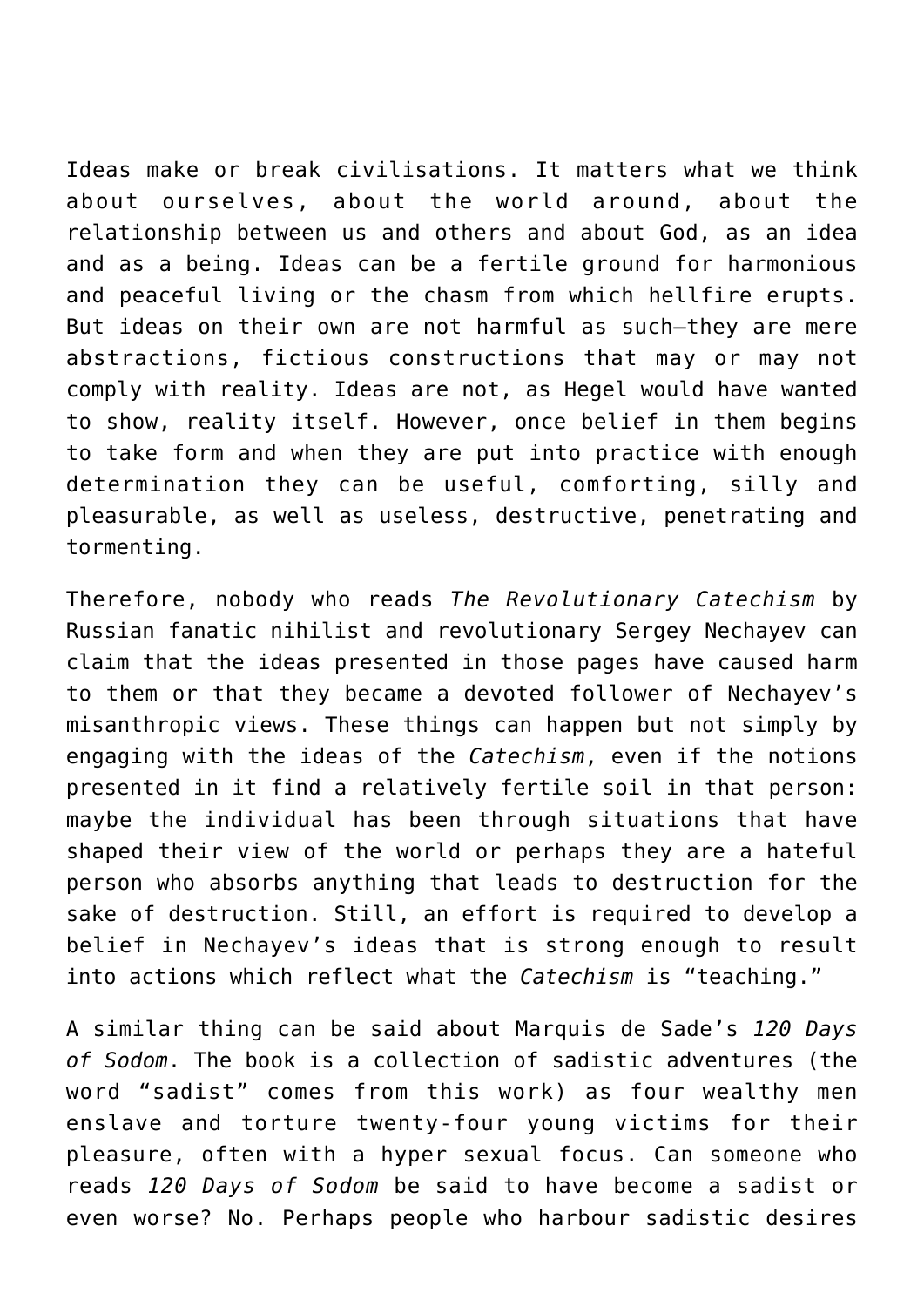pick up the book for their entertainment—here is the "fertile soil" we mentioned above—but whether the writings of Marquis de Sade makes them to enslave others in order to satisfy their deranged pleasures is not a link that should be made. To do so would take away the responsibility of those committing such atrocious actions. Moreover, there are plenty of people who read these books to analyse their literary value, to get insights into the psychology of their authors or characters or to understand the zeitgeist of the times in which they were written.

Therefore, when we hear people that Marxism has caused the deaths of millions of people in communist countries, this saying, morally understandable, is technically incorrect. The right version of this statement is to say *applied* Marxism has led to millions of horrible deaths. One can read Mao Zedong's ideas without aiming to do what the Chinese communist leader did. Similarly, one can read *Mein Kampf* without becoming an adept of Adolf Hitler. Or, closer to our day, one can engage with the deranged works of post-Derrick Bell critical race theorists, like Robin DiAngelo, without becoming a modern day race supremacist or, if one is to apply critical theories to other parts of one's identity, an Identity Marxist, [as James](https://newdiscourses.com/2021/12/a-brief-history-of-identity-marxism/) [Lindsay calls them.](https://newdiscourses.com/2021/12/a-brief-history-of-identity-marxism/)

It is undeniable that ideas are powerful tools in shaping the world around—however, they alone are not enough: the will of those who engage with these ideas is required to put them into practice. Otherwise, the ideas themselves, with regards to "affecting" or "changing" the world are impotent.

In the light of the above observations, this publication is concerned with two questions: why read such books—deemed "dangerous" —in the first place and how to read them? In answering these two questions, we shall focus mainly on three "dangerous" books: *Mein Kampf*, *The Communist Manifesto* and *White Fragility*.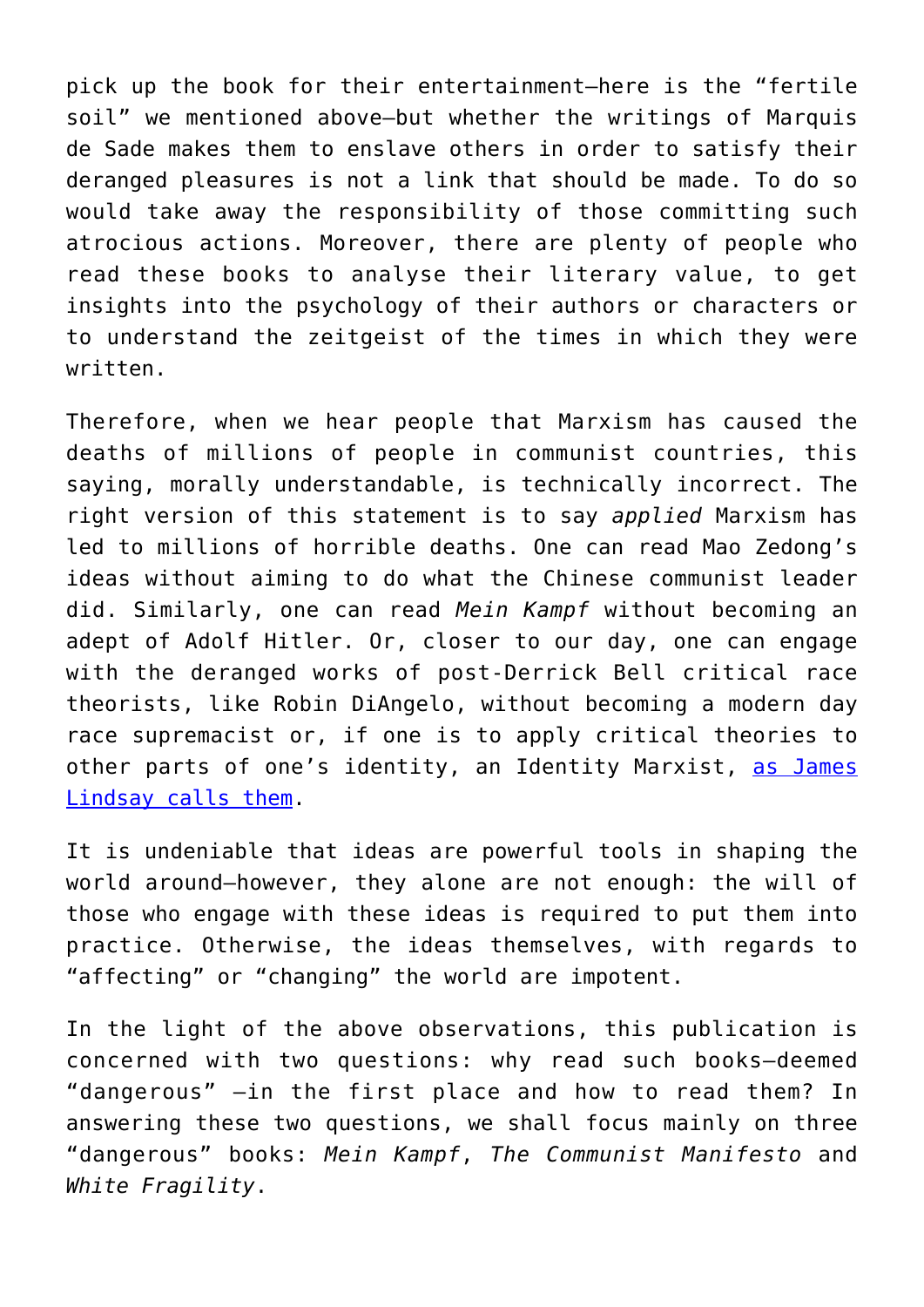## **What makes books "dangerous"?**

In some sense, whatever constitutes a "dangerous" book seems to depend on the age. Often, it is whatever defies or criticises the power structure of the times. For example, the monarchy in Russia, through its secret police called Okhrana, banned certain books and newspapers that were deemed subversive to the royal house's power structure. Some of the most well-known Russian authors were censored in this way, including Turgenev who was arrested for writing and publishing an obituary for Gogol (another controversial figure during that time).

Needless to say that the communists did far worse in terms of banning and re-writing (or "adapting", as many communists would have called this process) literary works, as well as arresting, killing and exiling authors who were deemed subversive to the iron grip of the far-left. The communists knew the power that ideas can have in shaping the minds of the people, especially the youth who was seen, and rightfully so, the most volatile and energetic part of society. For example, in *Gang of One: Memories of a Red Guard*, Fan Shen recalls how the young were indoctrinated by Mao Zedong into raiding other people's homes, searching for "bourgeoisie" items, including books that were guilty of spreading "bourgeoisie" ideas and destroying them.

A similar process took place in Nazi Germany in 1933 when students burnt books that were deemed "un-German", i.e. dangerous to the ideological push of the Nazi party. The Goodreads website lists over 70 books that were banned in Nazi Germany. Indeed, the practice of censoring is rather ancient and goes further back than writing itself: even orators, like Socrates, were censored, sometimes to the extreme as the famous Greek philosopher was forced to drink poison because his ideas "corrupted" the youth, or, to translate this into practical and political terms, because his views threatened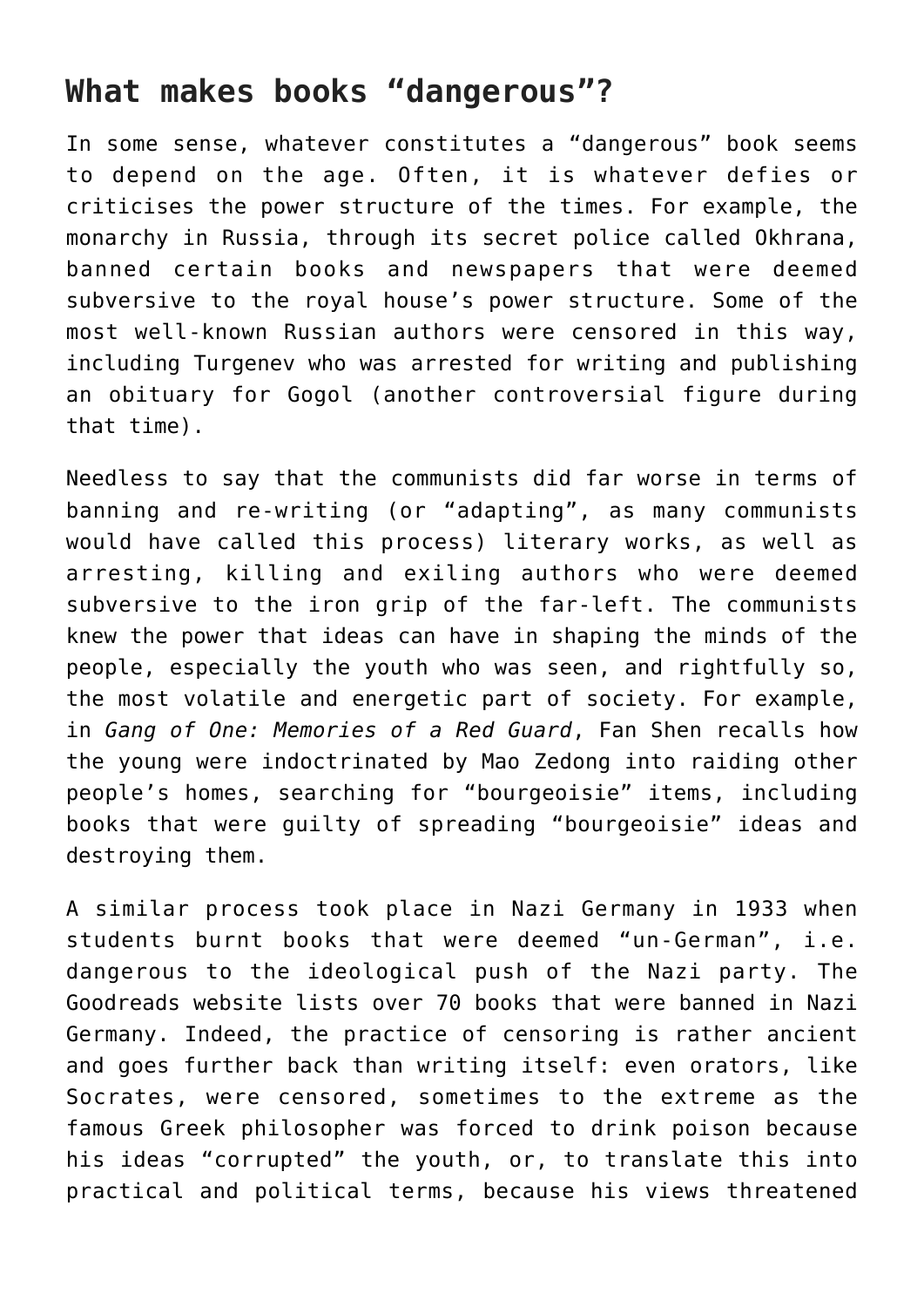the power structure of the times.

The practice remains well alive in our postmodern times. In 2021, the American Library Association estimated that since 1982 over 11,300 books have been challenged for various reasons. In recent years, books that are deemed "dangerous" in terms of not complying with the dominant Left-leaning ideology known as Woke, or Wokeness, a combination of Communism and Nazism but with a radical postmodern overlay, have been targeted for censorship. However, the right-leaning opposition has also attempted to ban "woke" books for the same reason: they are "dangerous" —in both cases, the danger is to the society one wants to live in, or, in other words, a risk to undermine a certain type of political and cultural order.

Of course, the solution is not the get rid of any "dangerous" books but to balance them, as [Stanley Kurtz wrote for the](https://www.nationalreview.com/corner/dont-ban-woke-school-library-books-balance-them/) [National Review](https://www.nationalreview.com/corner/dont-ban-woke-school-library-books-balance-them/) in the winter of last year: if you have a critical race theory book that advocates for race-based discrimination with an ideological overlay, have a book that shows why this is not right, what happened last time such discrimination was encouraged and how to counter these efforts. It is important that books on important topics that reveal the darkest sides of our nature—supremacy of any kind, nationalism, socialism, communism, fascism and so on – are read and studied but it matters how; as such, control over the environment in which these books live and also the level of access that the reader has based on his or her maturity is key.

Nevertheless, these are examples of books that, depending on the political, cultural and societal currents of the time, have been labelled as "dangerous." But there are also books which can be considered to be timelessly "dangerous", those which advocate for views so anti-human that regardless of the form of government, they are labelled as such. It is precisely because they are anti-human, the by-product of our grimmest aspects of our nature, that we should engage with them, study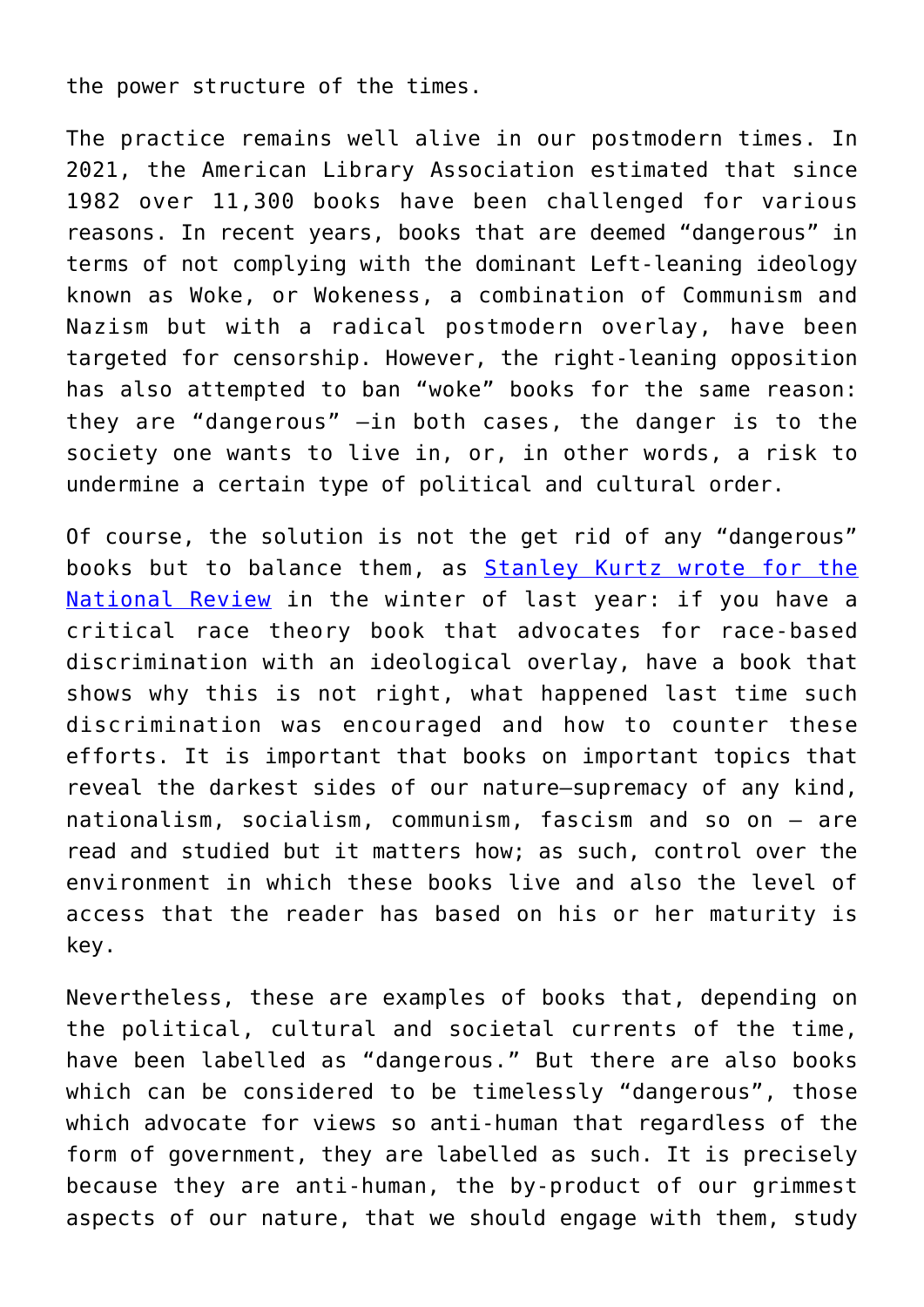them—the ideas they present, as stupid, violent or erratic as they may seem, their authors and the times they were written—so we can learn to spot them today and oppose them. But learn what from *Mein Kampf*, *The Communist Manifesto,* or *White Fragility*?

Two of the books mentioned in the title have already been put into action and resulted in millions of deaths, the undermining of Western civilisation, the collapse of the moral order under savage nihilism, the creation of new regimes of oppression on scales unseen before in history—the totalitarian states—and much more. *White Fragility* has yet to produce such horrors, but it certainly has the potential, as other [critical](https://power-of-ideas.com/critical-race-theory-and-communism-marxist/#Part_III_Marxist_Re-education_in_the_West_today_through_Critical_Race_Theory) [race theory books do](https://power-of-ideas.com/critical-race-theory-and-communism-marxist/#Part_III_Marxist_Re-education_in_the_West_today_through_Critical_Race_Theory).

But learn what from *Mein Kampf*, *The Communist Manifesto* or *White Fragility*?

## **Why read "dangerous" books?**

Primarily to learn how to identify ideas that are linked to the views presented in these books when such thoughts come to life in ourselves. We should spot these abstractions at once and be able to contextualise them and say to ourselves "careful now, you are heading towards the path of utter destruction of yourself and, potentially, of millions of people". Secondly, we can learn how to identify currents of thought, ideologies, systems of "values", which share similarities to the ideas related in these books and that are already out there in the world, manifesting themselves, infiltrating institutions and corrupting minds.

Let's look at examples from the aforementioned three books. As mentioned before, two of them (*Mein Kampf* and *The Communist Manifesto*) have been the ideological bibles for the most brutal government regimes in history—the totalitarian national socialists and communists, while *White Fragility* has not, yet, led to any massacres; it is precisely because this book—and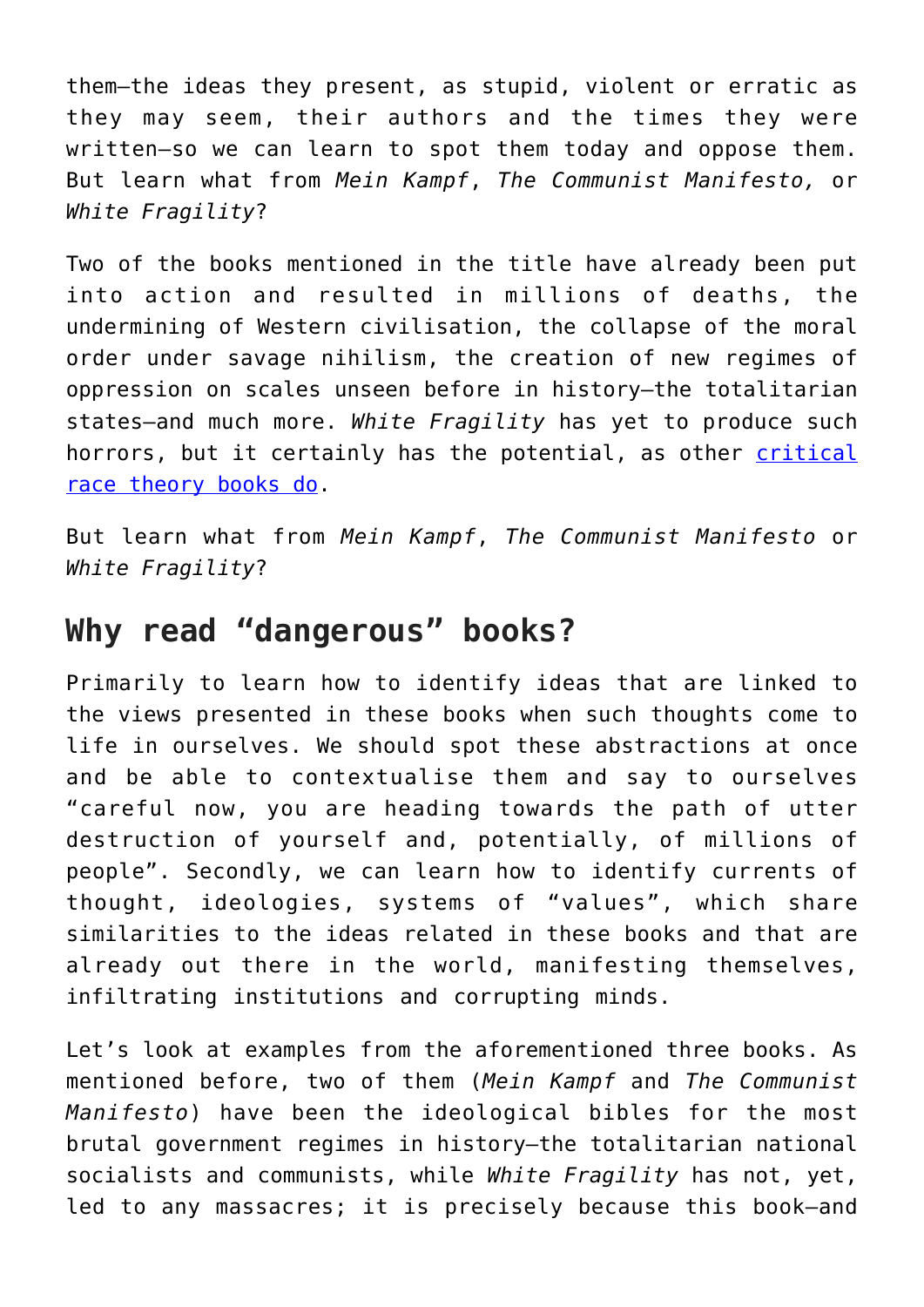others like it (such as *How to be an Antiracist* by I. X. Kendi) —provides ideas that can inspire race-based violence that one must read it. However, remember that ideas in themselves are not sufficient to result in any suffering: it is if and how they are applied that can give birth to atrocities.

From *Mein Kampf* we can see parallels between today's ideology known as "wokeness" that is ravaging Western civilisation and that of the Nazis, as academic Mark Avis wrote in two brilliant essays: *[Wokeism: A New Fascism, Nazism or Marxism?](https://www.markavis.org/2021/05/23/wokism_foundations_ideology/)* and *[Comparison of Wokeism and Other Evil Ideologies](https://www.markavis.org/2021/06/10/wokism_evil_ideology/)*. For example, one characteristic of the woke ideology is its critical theory approach to race. Critical theory here refers to the method of analysing *and* changing the world as developed by the Frankfurt School. I explained this concept at length in my report entitled *[Creating the "New Man": Marxist Re](https://power-of-ideas.com/critical-race-theory-and-communism-marxist/)[education under Communism and in the West today](https://power-of-ideas.com/critical-race-theory-and-communism-marxist/)*. Here is sufficient to say that part of Woke-ism is to see race relations as the basis of everything in society: whatever you do, is because of race, either as the oppressor (if you are of lighter skin colour) or as the oppressed (if you are of a darker skin colour); if your skin tone is dark and you do not *feel* like a victim because of that, then you are complicit in the race-power game where your feeling of confidence, independence and success participates in propagating oppression for other people of colour.

Those ideas are [promoted and defended in books](https://newdiscourses.com/?s=white+fragility) like *White Fragility* in which the reader can find phrases like this one: "We might think of whiteness as all the aspects of being white—aspects that go beyond mere physical differences and are related to the meaning and resultant material advantage of being defined as white in society: what is granted and how it is granted based on that meaning." Or like this one: "To say that whiteness is a location of structural advantage is to recognize that to be white is to be in a privileged position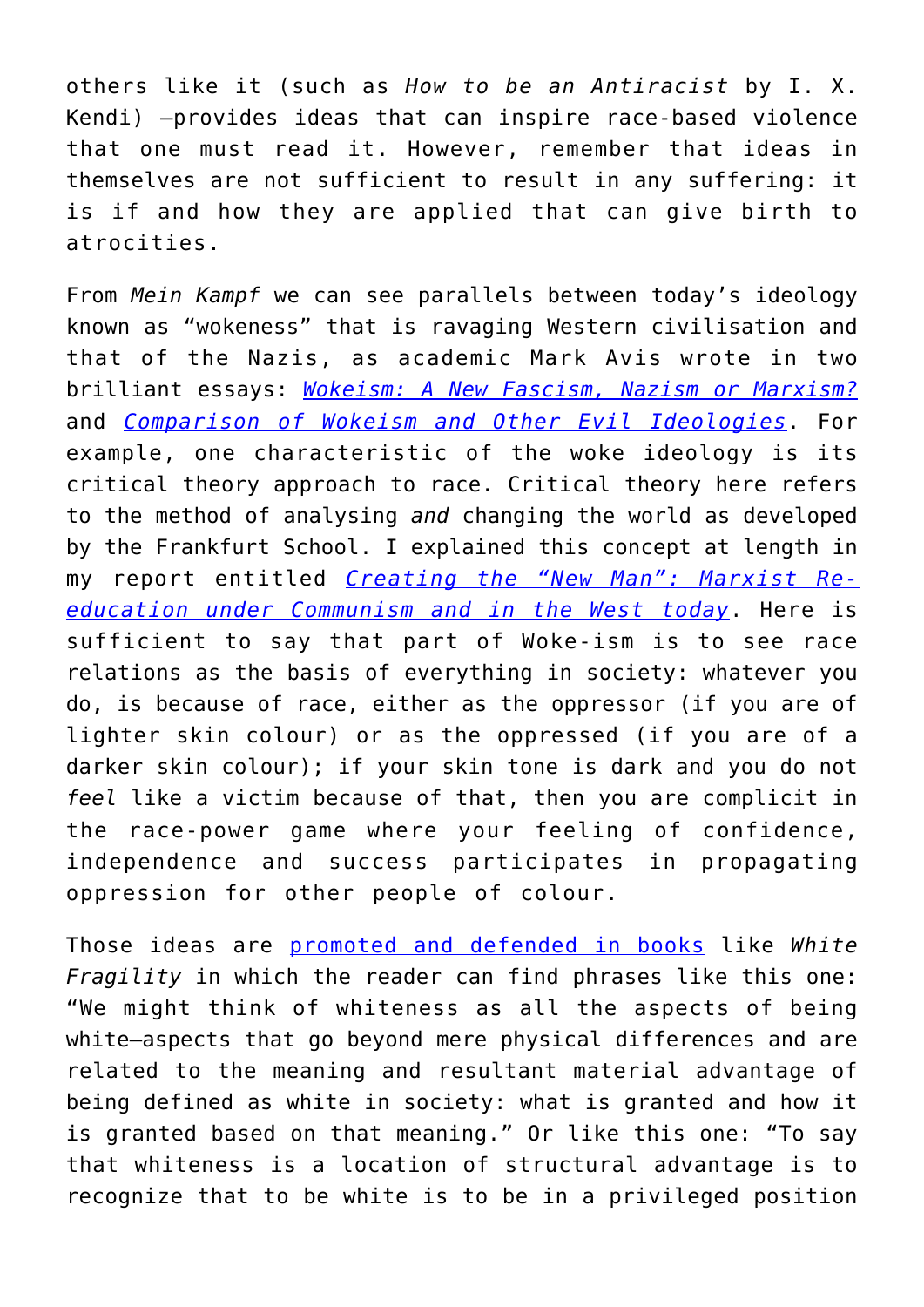within society and its institutions—to be seen as an insider and to be granted the benefits of belonging. This position automatically bestows unearned advantages." In other words, for those possessed by the woke ideology, race is everywhere, just like Hitler saw the "Jew" everywhere; indeed, Hitler saw race in every aspect of German society, similarly how Woke-ism sees race everywhere in the West today.

Moreover, although *Mein Kampf* is overall a rant, one also gains important insights into Adolf Hitler's flirtation with Marxism and how his views on the ideology created by Marx and Engels has changed over the years. In the edition of *Mein Kampf* which I have, the word "Marx" appears 257 times. Initially, Hitler was drawn to Marx's writings and believed in their potential to transform society for the better. What made him turn away from Marxism was to a large part, you guessed it, his hatred for the Jews that he blamed for everything wrong in the world. However, he also disliked the Marxist opposition to "nation and race" and saw the ideology as a threat to the survival of the entire mankind.

Finally, we learn of the obsessions of Nazis with nature, which they capitalise. For them, as for Hitler, nature is sacred, and it is one with God: "Eternal Nature takes revenge for violation of her commandments." As such, Nazis were pantheists who viewed God and Nature as one. It is therefore no surprise that the neo-Nazi organisation "National Vanguard" is promoting pantheism as the "true religion". This glorification of Nature in a neo-pagan way also happens today to some extent in the most radical and loudest spheres of "environmentalism". As I explained in *[Western civilisation and](https://power-of-ideas.com/western-civilisation-and-religion/) [religion in a secular age](https://power-of-ideas.com/western-civilisation-and-religion/)*, "the discourse around the environment goes beyond the conservationism of, say, John Muir."

This is not to say that to protect natural environments makes one in the same ideological camp as Adolf Hitler. We as a society have a lot of work to do in order to remedy the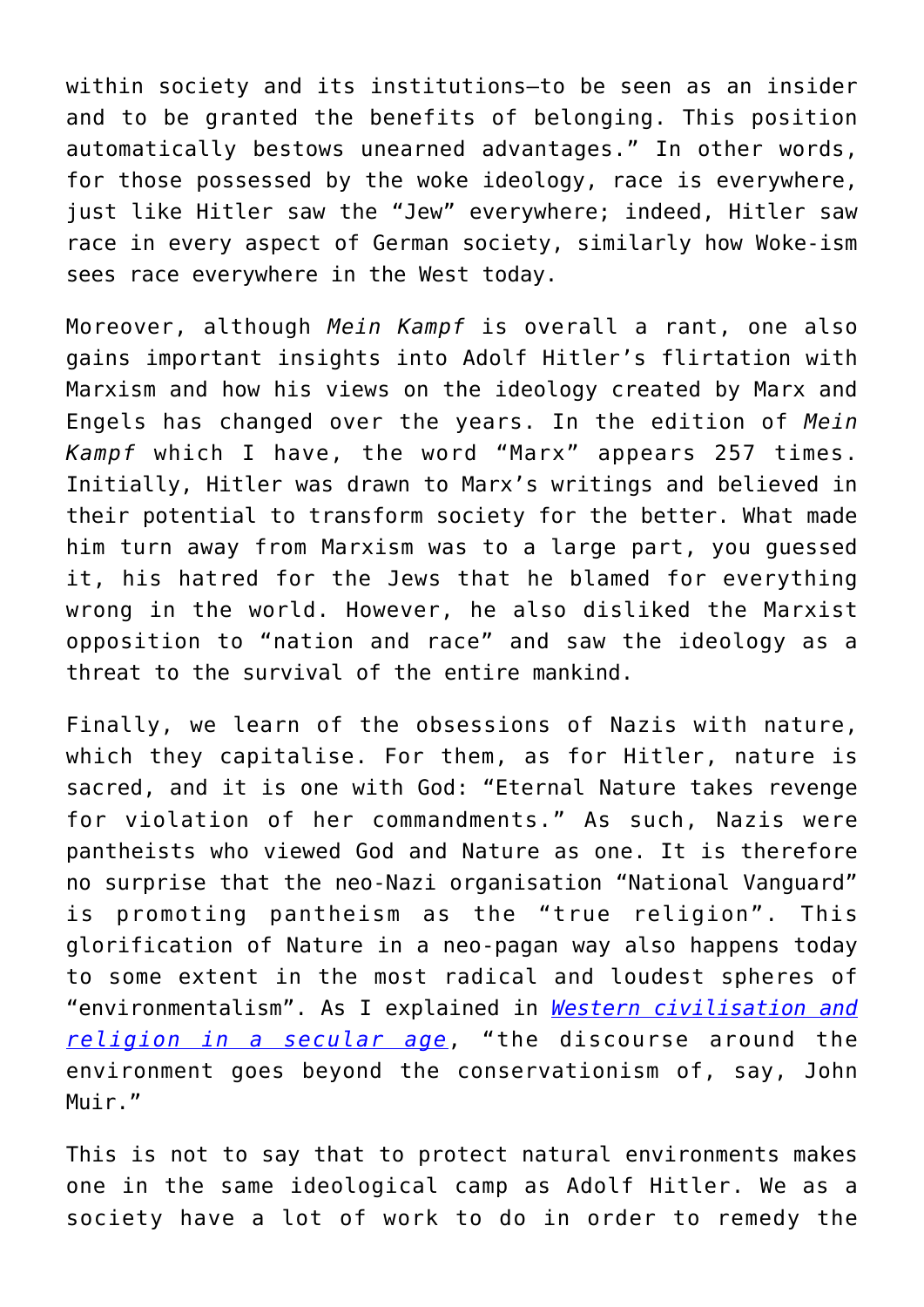destruction done by globalisation—big government and big companies—to natural habitats as well as to our own nature as human beings. But the solutions need to be pragmatic and firmly implemented, rather than manipulative, political and ideological. Thus what I want to stress is that radicalism (key word) in this direction (that distinguishes environmentalism from conservationism), which manifests through absolutist slogans like "net zero," "save the planet," or "we have no future," as well as through ideas of human population control, coercion of capital allocation and sanctions for activities that are deemed "not green," has a precedent and is not one that resulted in Nirvana!

*The Communist Manifesto—*first published in 1848, inspired some of the most murderous regimes that humanity has unfortunately known. So why read such a book? For the same reasons why one should read Hitler's rant: to see if there are parallels with what is underway today in terms of ideological movements and, if there are (and there are indeed) to resist them now, while one can.

Of course, the clearest similarity we can see between the ideas expressed in the *Manifesto* and the political discourse today is the nagging about class division: the "haves" and "have nots" agenda, or "income inequality" critiques, or the "elites" and "ordinary citizens", the "oppressed" and "oppressors" and so on. As Engels in the preface to the 1883 German edition, stated: "[…] all history has been a history of class struggles, of struggles between exploited and exploiting, between dominated and dominating classes at various stages of social evolution; that this struggle, however, has now reached a stage where the exploited and oppressed class (the proletariat) can no longer emancipate itself from the class which exploits and oppresses it (the bourgeoisie), without at the same time forever freeing the whole of society from exploitation, oppression, class struggles—this basic thought belongs solely and exclusively to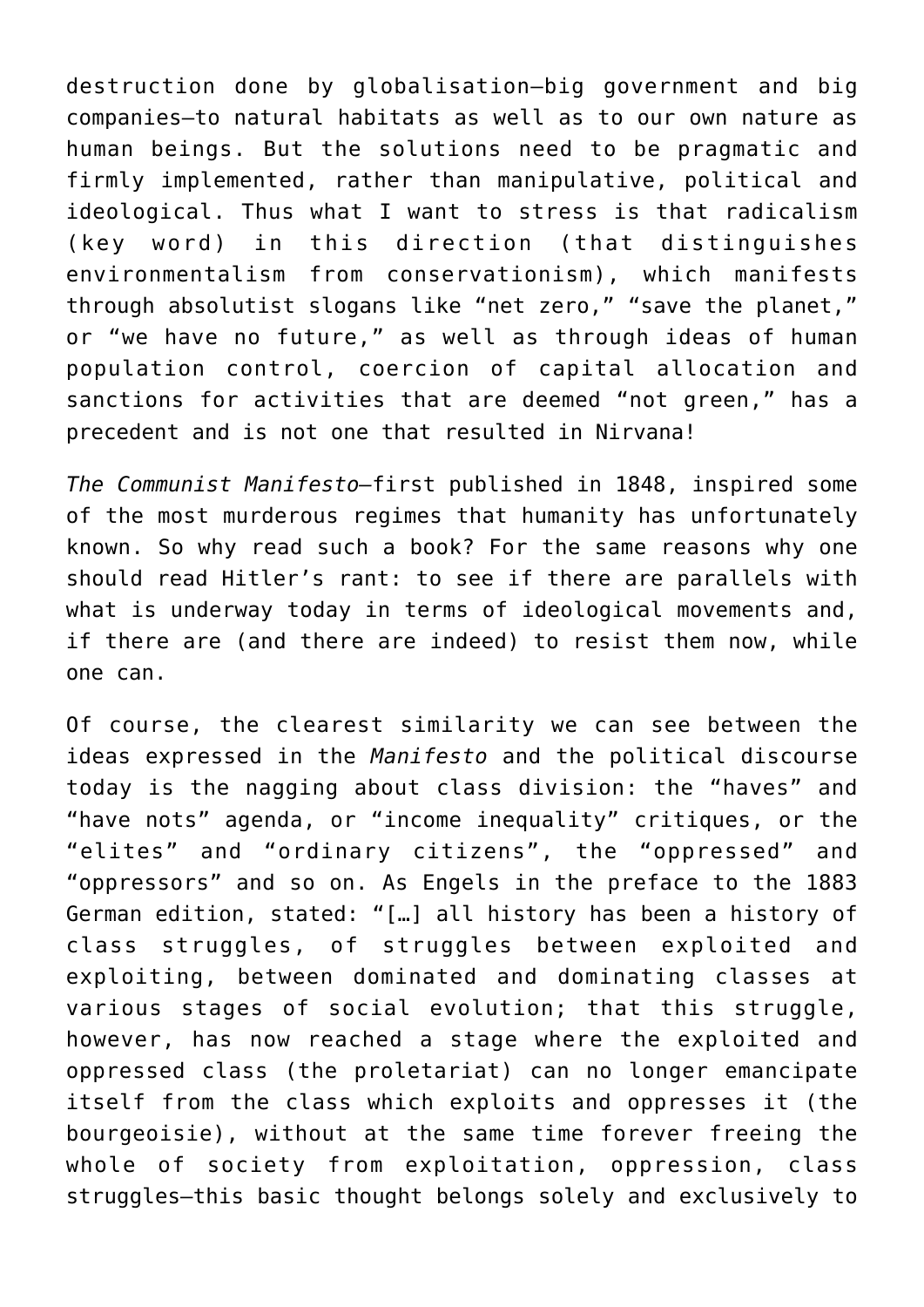Marx."

However, most of today's discussion on class division, at least for now, is empty rhetoric: the Western society for the last four or five decades has steadily embraced more socialist and, in some cases, clear Marxist views and values (perhaps a reason for why economic differences have become more visible) which has resulted in the current system of power (one that imports vastly from Marx's views, along with other murderous ideas) allowing criticisms to be made towards its "oppressive and unjust" force only to be seen as "doing the work" towards becoming a more equitable, socially just system. As examples here we can look at university professors ([who are mostly on](https://power-of-ideas.com/public-perception-of-hitler-and-stalin/#The_Whitewash_of_Communism_in_Educational_Institutions) [the Left across Western universities\)](https://power-of-ideas.com/public-perception-of-hitler-and-stalin/#The_Whitewash_of_Communism_in_Educational_Institutions) which criticise society, especially the most important aspects of it that enabled them to held such positions—capitalism and liberal values—for a lot of money, thus creating some sort of parasitic relationship between themselves and the rest of the world in which they point out the plagues everywhere, sometimes recommending highly destructive remedies, while also benefiting financially and politically in the very world which they condemn.

Moreover, this class battle has now evolved to encompass more than just the differences between economic means: [thanks to a](https://power-of-ideas.com/critical-race-theory-and-communism-marxist/#The_Origins_of_Marxist_Re-education_in_the_West_today) [century of neo-Marxist writings](https://power-of-ideas.com/critical-race-theory-and-communism-marxist/#The_Origins_of_Marxist_Re-education_in_the_West_today), it now includes culture and, with the transformation of critical race theory into a tool of the radical Left, race and other parts of one's identity, such as sexual orientation and sex. The main idea which resulted from the critique of Marx's original views in the twentieth century, as many Left-wing thinkers became disappointed with the failures of communism, although plenty of them ignored the brutalities and simply lamented that the socialist utopia did not come as fast as it should, is to continuously create groups of "oppressors" and "oppressed" to have a perpetual class struggle and thus an evergreen ground for revolution.

Another parallel is between the hatred for private property then and now, as well as the "evolution" of the term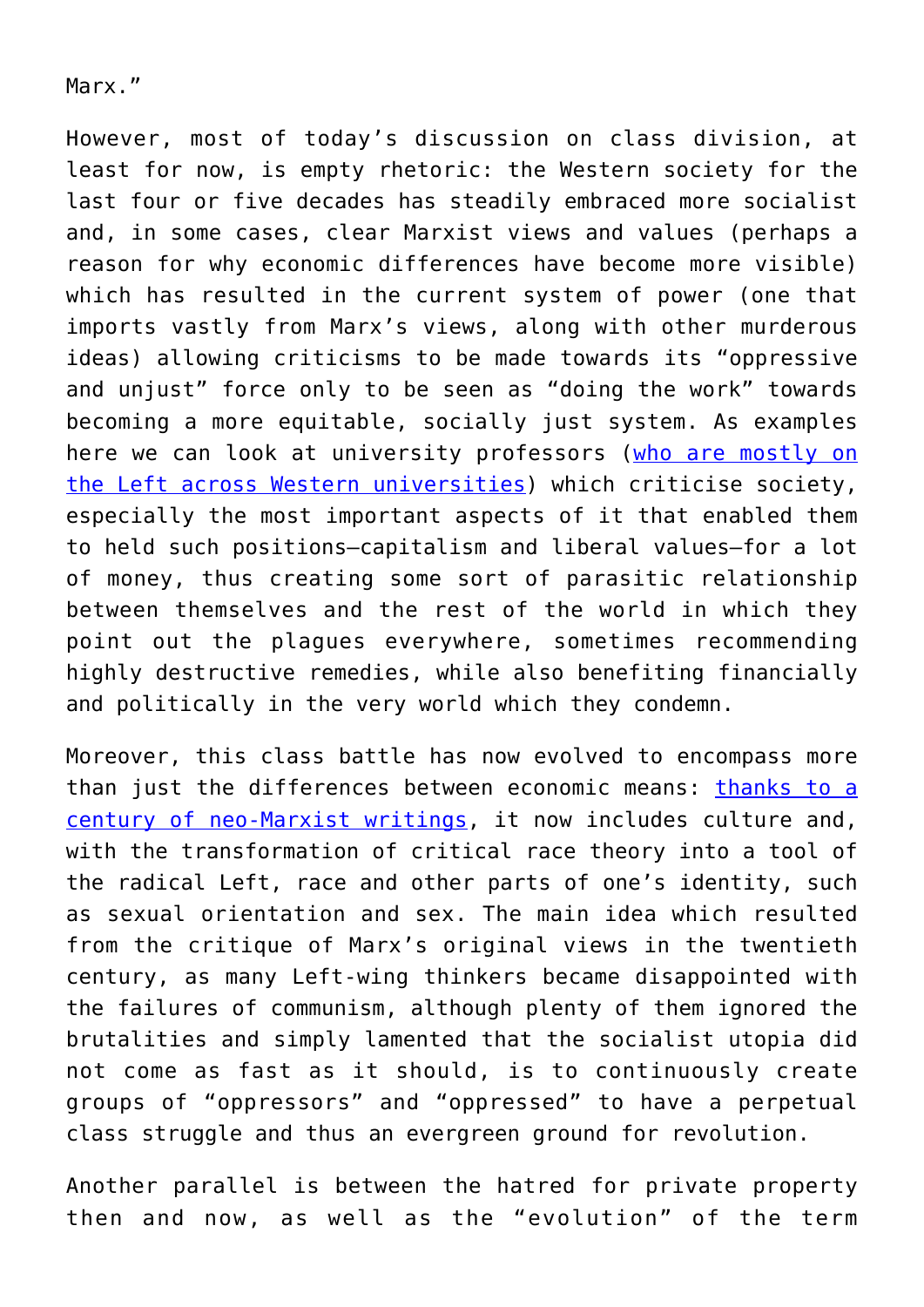"property" to include skin colour, more specifically "[whiteness"](https://harvardlawreview.org/1993/06/whiteness-as-property/). In terms of the latter mutation of ideas, we can spot the link between Marx's writings on private property and the woke ideology expressed through critical theories applied to race and promoted through books like *White Fragility*. One can also see the links between the ideology of national socialism portrayed by the writings of Adolf Hitler in *Mein Kampf* and "wokeness" for which race-relations are also fundamental in dividing the population into "good" and "bad" people. However, a key difference is that Hitler viewed race as rooted in biology, while the Identity Marxists see race as a social construct.

Additionally, from *The Communist Manifesto* we can learn that "[…] private property is the final and most complete expression of the system of producing and appropriating products, that is based on class antagonisms, on the exploitation of the many by the few. In this sense, the theory of the Communists may be summed up in the single sentence: Abolition of private property." Private property is not under attack with such violence today, but there are developments which echo Marx's sentiments. For example, Thomas Picketty (one of those so-called intellectuals who bash capitalism for a very profitable and comfortable living) the author of *Capital in the Twenty-First century* [argued](https://www.wired.co.uk/article/thomas-piketty-capital-ideology) for "redefining private property as "temporary" and limited: you can enjoy it in moderation, but you can't pass it on to your children." Eerily similar to the communist ideal of destroying private property, is it not?

Finally, another aspect of society that communists hated and still do is the family. Marx argued in *The Communist Manifesto* to "abolish the family!", a goal taken up by the Marxist organisation called **[Black Lives Matter](https://power-of-ideas.com/black-lives-matter-corporate-supporters/)** which is central to the current ["woke" devastation of Western civilisation.](https://newcriterion.com/issues/2022/3/the-mythologies-of-black-lives-matter)

Therefore, the answer to why read these "dangerous" books is clear: to learn from them how to identify such horrible ideas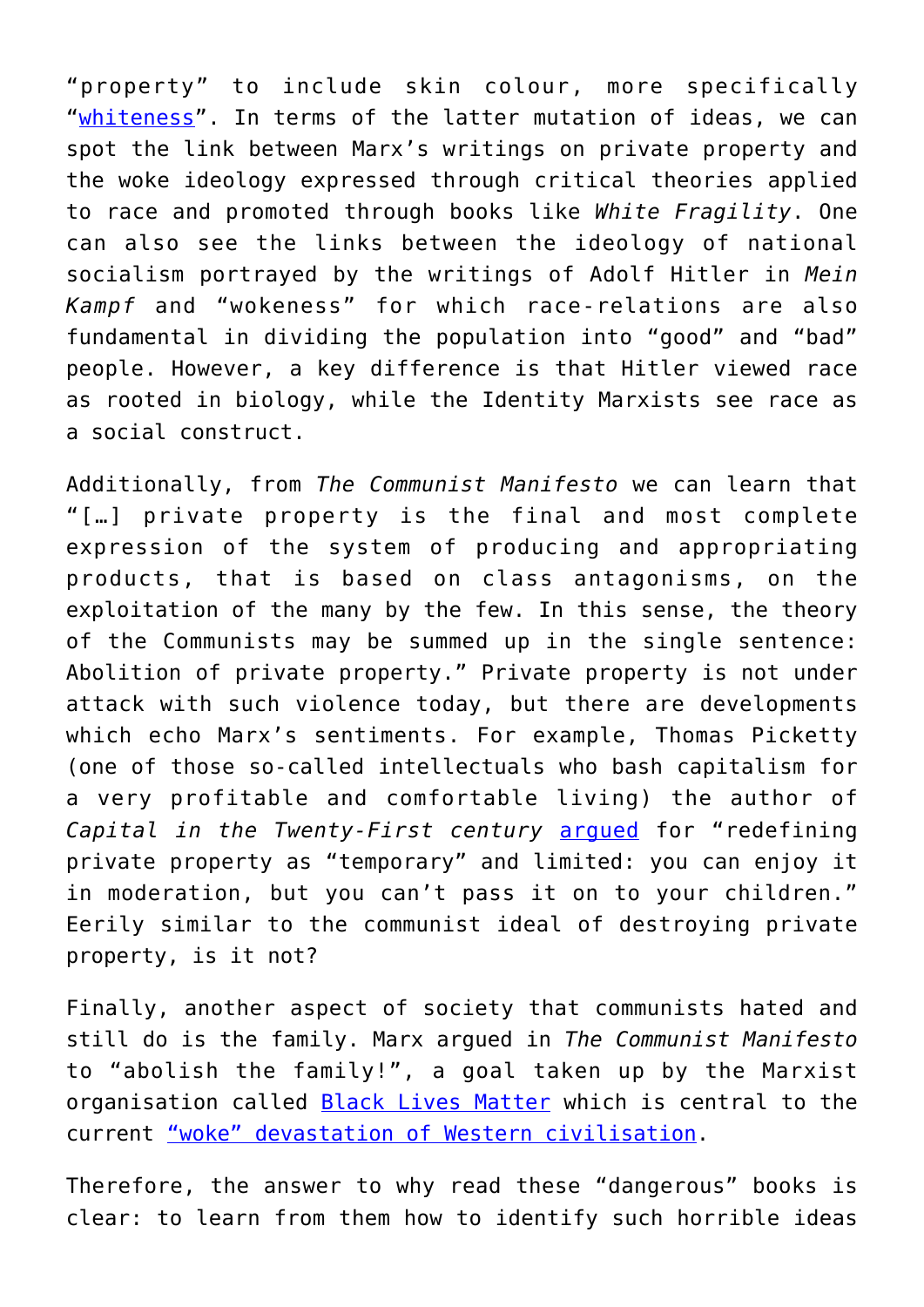so we can reject them explicitly, in writing or orally.

## **How to read "dangerous" books**

As stressed before, none of these books should be banned. This, as history shows, leads to the ideas confined to their covers to become even stronger as more people are drawn towards them for all sorts of reasons, either because they see their authors as civic "martyrs" or just because they are curious to see what the authorities are afraid of.

As [Toby Young wrote](https://www.spectator.co.uk/article/are-cancel-culture-activists-aware-of-their-sinister-bedfellows-) for *The Spectator* in his review of Jacob Mchangama's *Free Speech: A Global History From Socrates to Social Media*, "[…] Weimar Republic […] passed numerous laws to make the dissemination of Nazi propaganda illegal. The Nazi party newspaper Völkischer Beobachter was temporarily suspended for anti-Semitic excesses on numerous occasions in the early 1920s; Hitler was prohibited from speaking publicly in most German states between 1925 and 1927; Goebbels's paper, Der Angriff, was suppressed 13 times, enabling Goebbels to boast it was Germany's 'most frequently banned daily'; and Julius Streicher, as editor of Der Stürmer, was sentenced to two months in prison in 1929. Far from preventing the rise of Hitler, these attempts to silence him and his henchmen only served to transform them into martyrs. It would have been better, Mchangama argues, to let the Nazis set out their toxic arguments in the public square where they could have been rebutted with evidence and reason."

There are two criteria and methods to reading "dangerous" books. First of all, context. None of the books described above should be read without proper context—the reader ought to familiarise themselves with the authors of these books, their political interests and views on man, society and God, with the historical events surrounding the publication of these texts—the economic, social and political dynamics in which these texts were produced—and with other writings, if any, by the authors. For example, reading *The Communist*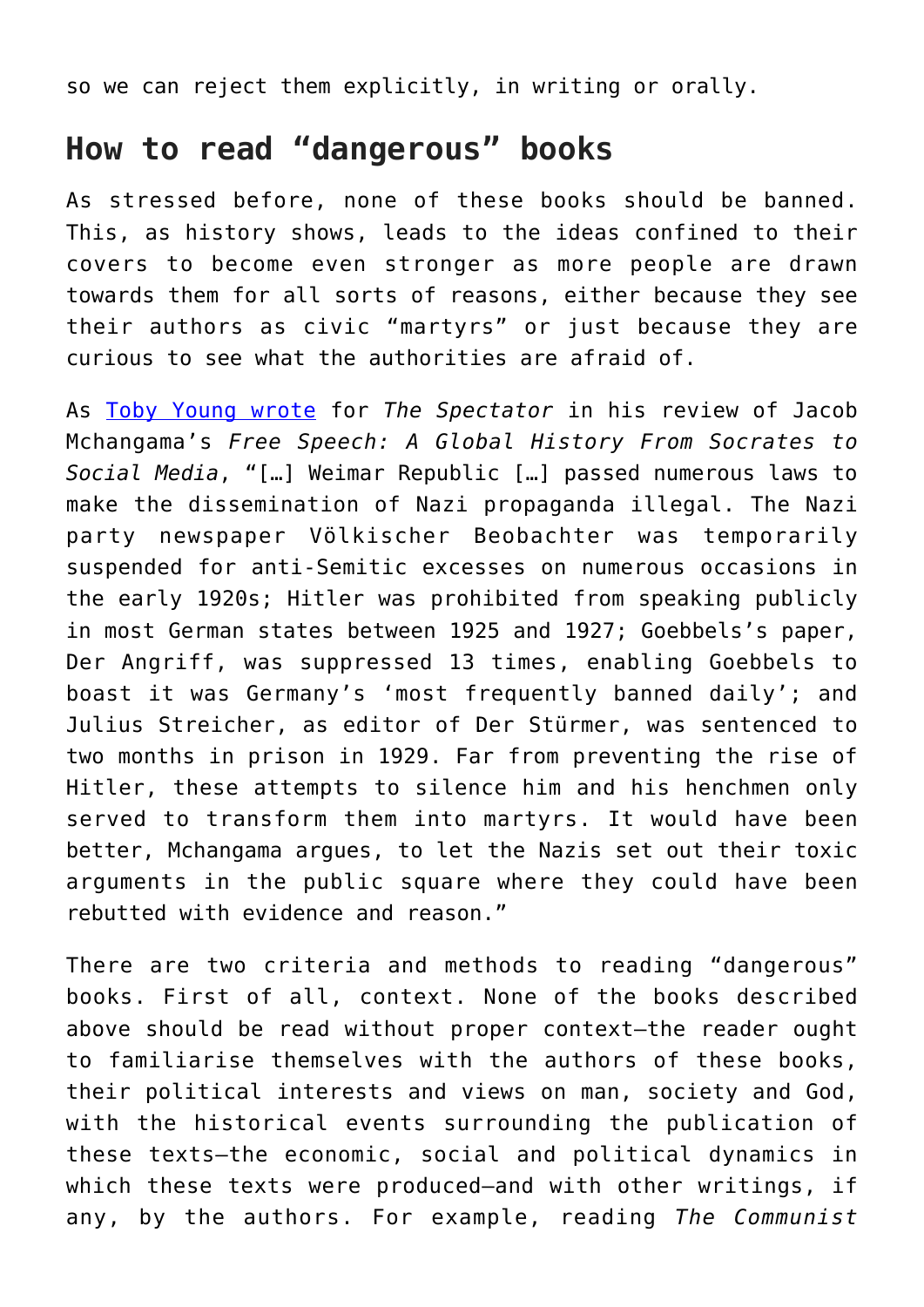*Manifesto* without reading Marx's earlier writings, especially the *1844 Manuscripts* is going to be like jumping in the final chapter of a long saga of ideas; furthermore, reading anything by Marx without at least being aware of the thinkers that have influenced him is going to leave the reader with many question marks.

Similarly, reading *White Fragility* without understanding what [critical race theory is, how it came into the world, what are](https://power-of-ideas.com/critical-race-theory-and-communism-marxist/#Critical_Pedagogy_Blending_Neo-Marxism_Freudian_Psychoanalysis_and_Postmodern_Thought) [its ideological roots](https://power-of-ideas.com/critical-race-theory-and-communism-marxist/#Critical_Pedagogy_Blending_Neo-Marxism_Freudian_Psychoanalysis_and_Postmodern_Thought) and [what it aims to do](https://newdiscourses.com/2022/02/workshop-1-what-is-critical-race-theory/) will put the reader into a position of confusion or, if one has already become spellbound by the woke ideology, under a sensation of a sens of truth, although this would be a tragic illusion. The same can be said about *Mein Kampf* and any book that had or has the potential to be the bedrock for regimes of immense terror.

Second of all, maturity is essential in engaging with these texts—although, the fact that we have Marxist professors and politicians, as well as Woke academics and corporate leaders would suggest that spiritual and psychological maturity is lacking across the Western civilisation. Nevertheless, let us not lose hope in the capacity of man for seeing through the dark fog of ideology.

A child's mind however is not suited to engage with such ideas. Nor is a teenager's. Their cognitive capabilities that are prone to excessive imagination and fragile reasoning, as well as their volatile behaviour make them unsuitable audiences for these sort of books. Therefore, these text ought to be study by students at universities or in high schools under the guidance of non-political professors who are only interested in dissecting and contextualising the ideas found in these books, without any sort of personal agenda behind their teaching.

Consequently, we as a society should think long and hard whether these sort of "dangerous" books should be sold in any bookshop (although *Mein Kampf* is not while *White Fragility* and